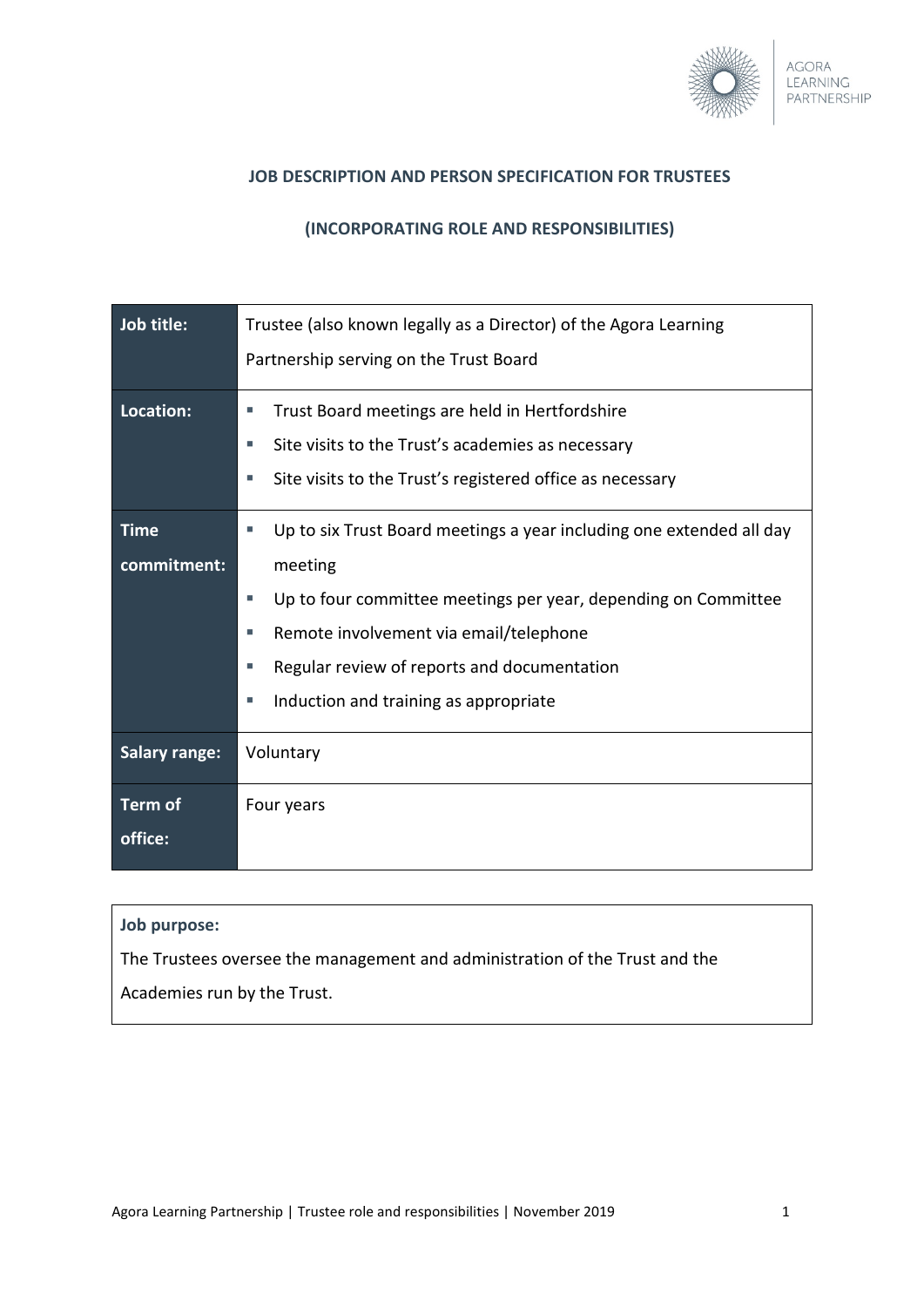### **VISION**

Our vision is to be one of the highest performing and constantly improving Trusts in the country with capacity and capability to support others for the benefit of all children.

We aim to achieve our vision by bringing together a range of unique schools, each with their own ethos, strengths and areas for development to work together, learn together and succeed together in achieving the very best outcomes for every single child in every single academy.

# **Work together, learn together, succeed together**

The Agora Learning Partnership aims to be a cutting edge Trust, at the forefront of educational thinking, employing experienced and effective staff with vision and an appetite for innovation that can maximise learning and transform children's lives.

As the employer of all staff across the Trust, we want to drive improvement further and faster and to also improve the efficiency of our academies through shared resource and collective procurement. Our drive is to ensure every academy in our Trust is judged as good or outstanding and provides a well-planned, broad and balanced curriculum that equips all pupils with the confidence, ambition and team working skills to succeed throughout their lives.

The Agora Learning Partnership's Members and Trustees are accountable for the educational outcomes of every child in every academy in the Trust, and the overall combined success of the MAT, including its financial viability, sustainability and integrity. We ensure that our Trust's sense of responsibility and accountability for every child's success permeates through all our academies, every department, every Academy Governing Board (AGB) and every member of staff.

### **UNDERPINNING PRINCIPLES**

The HfL MAT adheres to the principles of:

- 1. Putting children first to ensure all children educated within the trust enjoy school and receive the best education possible
- 2. Ensuring that every school within the trust performs to a level that is good or outstanding and remains consistently viable both in outcomes for children and financial stability
- 3. 'Incubating innovation' ensuring that there is a commitment by all schools within the trust to work in a collaborative way; sharing ideas and expertise and encouraging research and innovation
- 4. Ensuring opportunities to develop and motivate staff through CPD and career progression pathways
- 5. Respecting each school's individuality, ethos and autonomy so that local decision making is at the heart of school improvement and ensuring that intervention by the trust board is in proportion to each school's performance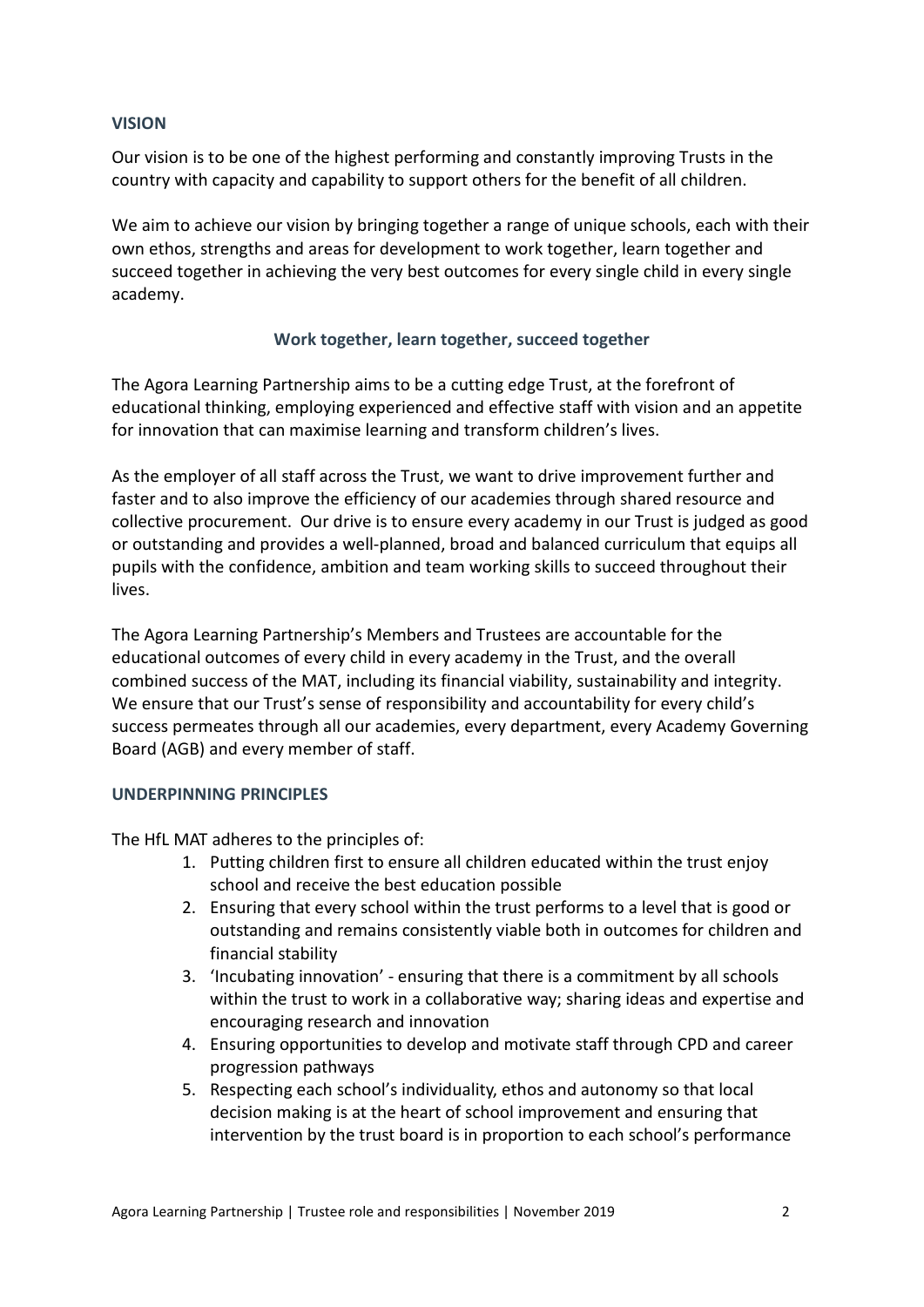### **GOVERNANCE**

The corporate management and "trustee" responsibility for the Trust is vested in the "Trustees", who are also the company directors registered with Companies House. The Trustees are personally responsible for the actions of the Trust and the Academies and are accountable to the Members of the Trust, the Secretary of State for Education and the wider community for the quality of the education received by all pupils of the Academies and the expenditure of public money. The Trustees are required as trustees and pursuant to the Funding Agreements **to have systems in place through which they can assure themselves of the quality, safety and good practice of the affairs of the Trust.**

The Trustees are appointed according to the requirements outlined in the Trust's Articles of Association and to a process agreed by Members and Trustees.

# **SPECIFIC RESPONSIBILITIES OF THE TRUST BOARD AND THE TRUSTEES**

The role of the Trust Board and the Trustees collectively is to:

### **Strategic oversight and overall performance**

- provide strategic leadership and governance and determine the strategic vision and overarching strategic plan of the Trust
- ensure the agreed underlying principles of the Trust are consistently adhered to
- undertake recruitment and performance management of the CEO and other senior leaders
- support and promote the development and building of leadership and governance capacity across the Trust
- **Perovide challenge and support to senior leaders including the CEO and the Executive**
- develop and agree strategic and operational policies and monitor their impact
- ensure policy and procedures are followed with regard to any complaints or appeals and act as final decision maker where appropriate
- develop effective links within the Trust's schools and communities, communicating regularly and openly; and ensuring clear flows of communication across the Trust and with external partners
- ensure that all Academies meet their responsibilities to serve their community's needs in relation to the safeguarding and education of all pupils
- ensure the development of staff training programmes and a range of opportunities for professional and career development for all staff employed by the Trust
- promote collaboration between the Academies to actively seek opportunities for the Academies to work together to benefit from
	- sharing and implementing best practice and evidence based research findings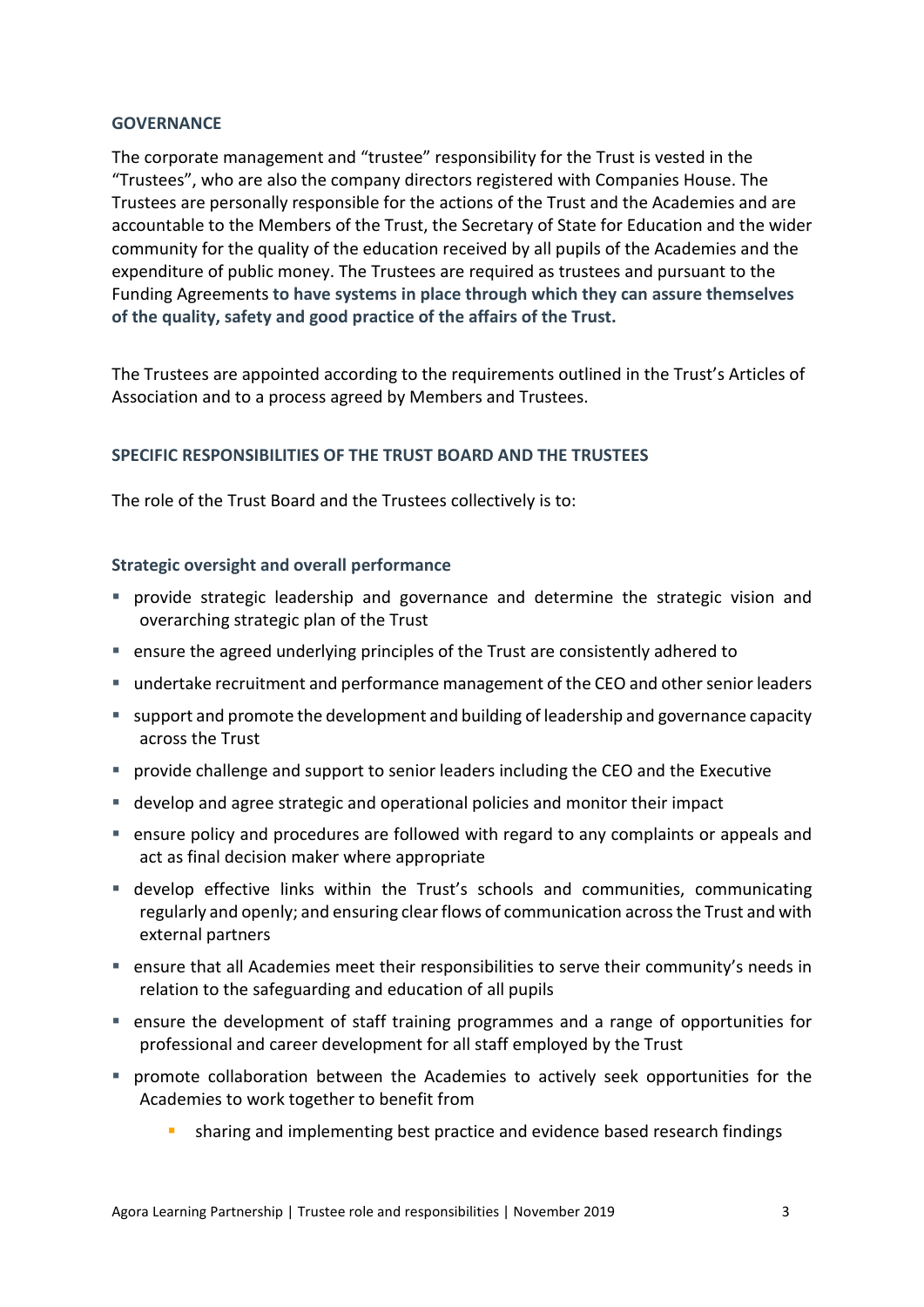- **shared services and resources where appropriate**
- **a** broader range of opportunities for children creating the conditions for innovative thinking and incubation of new ideas

# **Accountability for educational standards and outcomes**

- determine curriculum priorities
- set expectations through performance benchmarks and key performance indicators for educational standards; regularly monitoring progress and providing challenge, support or determining levels of intervention
- ensure regular analysis and reporting of a wide range of progress data takes place across the Trust and that any mitigating actions are implemented with pace
- monitor and oversee the implementation of Trust action plans focussing on school improvement

# **Accountability for financial standards, financial viability and risk management**

- set the overall Trust budget and approve Academy budgets, ensuring financial viability of individual academies and the overall Trust
- ensure the Trust and the Academies comply with their legal obligations, all ESFA policy and procedures, and requirements for financial reporting of charities
- ensure all financial accounting processes and procedures are robust and adhered to, and that the scheme of delegation is in place, adhered to and kept under review
- determine the Trust's reserves/contingency policy
- ensure appropriate insurance or risk cover is put in place
- monitor and oversee the implementation of any Academy financial action plans
- **approve site and asset management strategies**
- oversee any significant capital expenditure and building projects
- **approve all funding applications**
- develop and implement a risk management strategy, commissioning internal audit work as appropriate

### **CORE COMPETENCIES**

The following are the core competencies and skills expected of the Trustees:

- $\blacksquare$  to work as a team
- to attend meetings and be prepared to contribute to discussions and commit to agreed actions
- $\blacksquare$  to be respectful of the views of others and to be open to new ideas and thoughts

Agora Learning Partnership | Trustee role and responsibilities | November 2019 4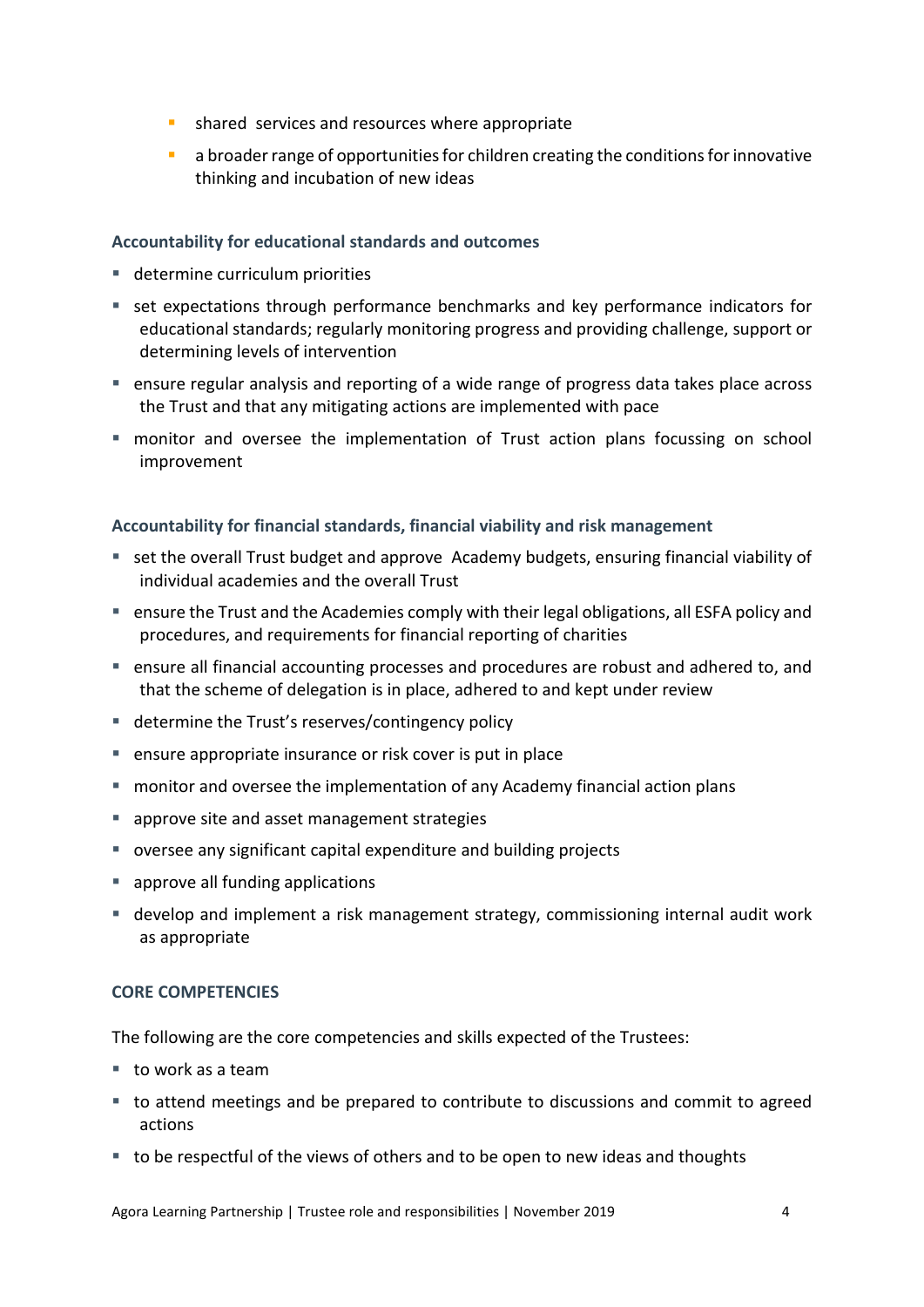- to treat all confidential information confidentially
- to act with integrity, avoiding any personal conflicts of interest and complying with the Trust's Conflict of Interest policy
- to develop a deep understanding of the vision and ethos of the Trust and its Academies and the roles played by all individuals in fulfilment of the Trust's mission
- understand the policies and procedures of the Trust and how these operate consistently across the Trust
- to support the Trust in any public forum and act as an ambassador of the Trust and the Academies
- to commit to training and skills development
- to be focussed on problem solving and be ready to learn from past experiences

# **Personal qualities and values:**

- A desire to create positive change for young people
- A commitment to the principles, aims and objectives of the Trust
- A willingness to devote time and effort
- An ability to work effectively in a team while contributing an independent perspective
- An ability to build productive and supportive professional relationships and be ready to ask pertinent questions
- A commitment to the Nolan's seven principles of public life: selflessness, integrity, objectivity, accountability, openness, honesty and leadership
- A commitment to equal opportunities and anti-discriminatory practice
- A commitment to safeguarding young people
- Reliability and integrity

### **Knowledge:**

- An understanding and acceptance of legal duties, responsibilities and liabilities of trusteeship
- An understanding of the use of attainment and other data to assess the progress, strengths and weaknesses of a school
- An understanding of financial and workforce data